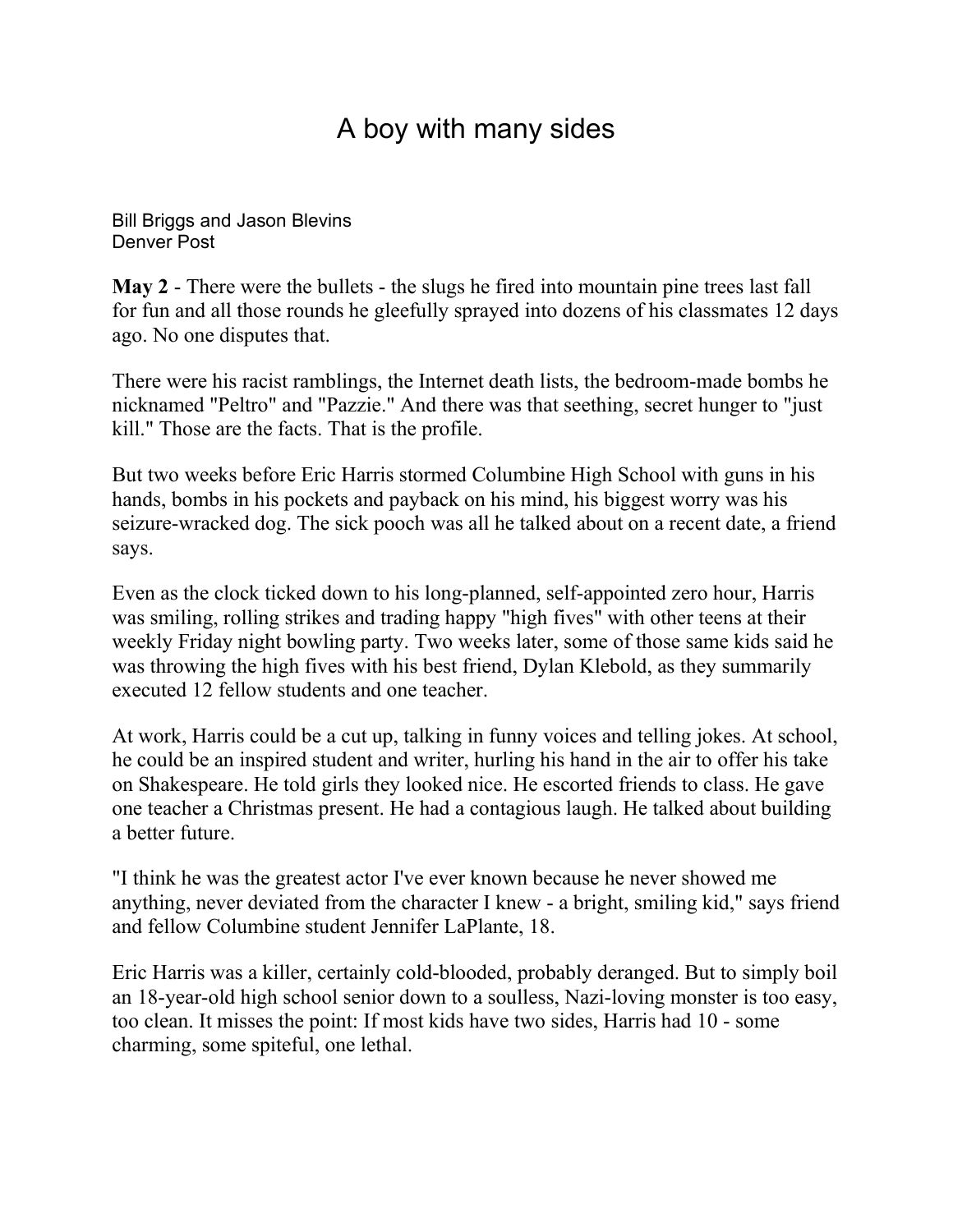What made him snap? Was it his rejection by the Marine Corps five days before the April 20 massacre? Was it a decision before the shootings to stop taking his antipsychotic drugs? Was it years of schoolyard taunts? Was it life under the shadow of a successful brother or a decorated military father? Answers to these questions might explain the unexplainable.

But his parents, Wayne and Katherine Harris, have declined repeated interview requests from The Denver Post. They left their home in unincorporated Jefferson County after the shootings, hired an attorney and urged their friends and co-workers to avoid reporters. They also have refused to talk with investigators unless granted immunity.

Interviews with more than two dozen close friends and classmates offer a chilling portrait of an outwardly normal but shy teenager who suddenly careened into a world of hate and violence.

Eric David Harris was born on April 9, 1981, in Wichita, Kan., where his dad was working at the Boeing Military Airplane Co. Wayne Harris already was an officer and a heavily decorated pilot lauded for a cool hand during airborne refueling missions.

In 1983, Wayne and Kathy and their sons, Kevin, then 5, and Eric, moved to Beavercreek, Ohio, where Harris flew for the 4952nd Test Squadron at Wright Air Force Base.

Eric attended first and second grade at Valley Elementary School in Beavercreek and his father continued collecting medals. Harris' flying "skill and leadership" helped in the testing of strategic missile and space systems, Air Force records show. He earned the meritorious service medal, four oak leaf clusters, two bronze service stars and an award for small arms marksmanship.

His youngest boy would aspire to be a military man too, but would also develop a twisted love for combat gore and battlefield violence.

In 1989, Wayne Harris, still flying KC-135 refueling tankers, was transferred to the Wurtsmith Air Force base in Oscoda, Mich., a small city near the shore of Lake Huron. Instead of living on base, he bought a two-story, Cape Cod-style home in a comfortable subdivision next to Cedar Lake.

"I just remember they wanted the children to have a normal, off-base relationship in a normal community," says the Rev. Bill Stone, a pastor who lived across the street. "They were just great neighbors - friendly, outgoing, caring."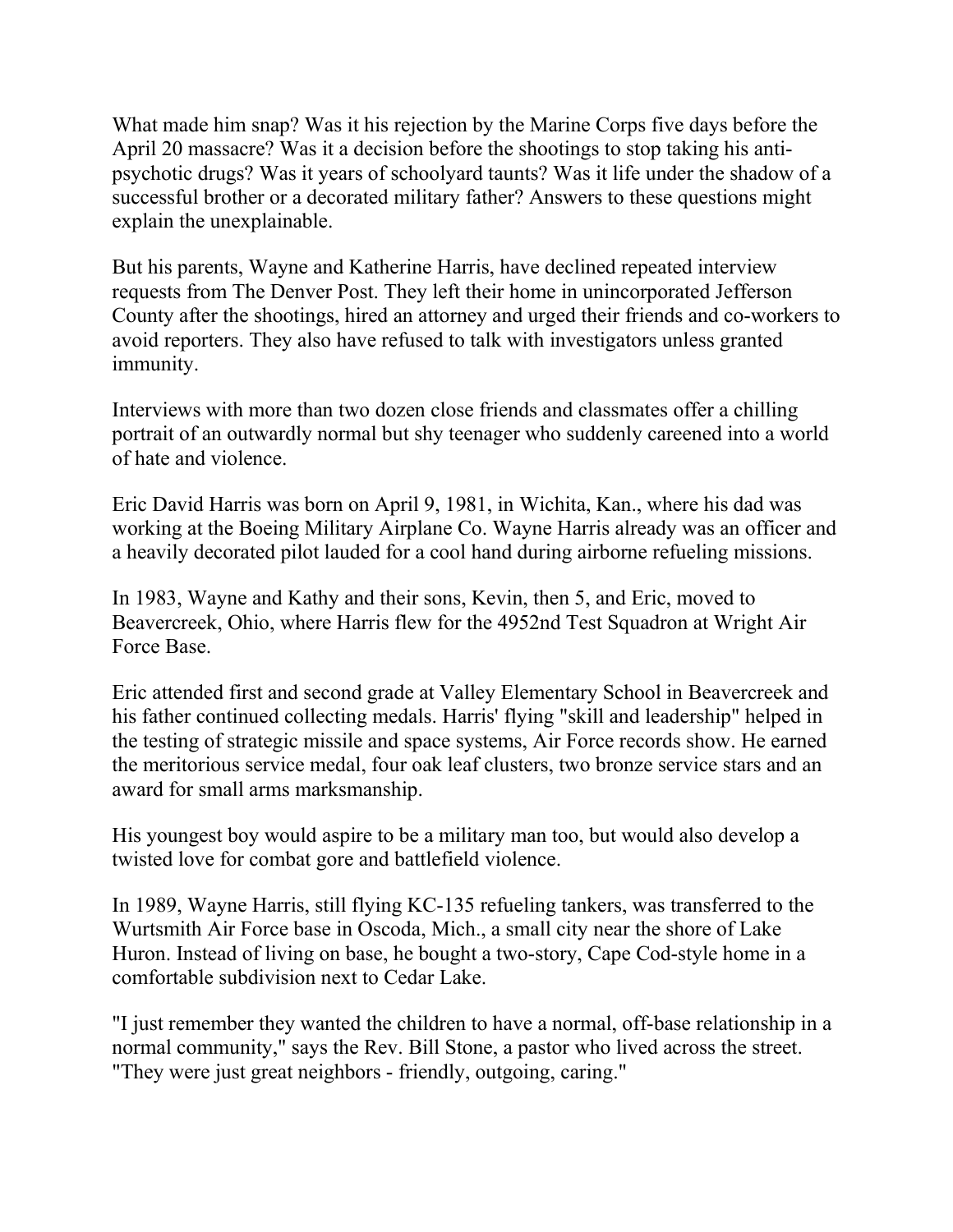Wayne Harris, a Scoutmaster and baseball coach, got elected to the nine-member Lake Shores Property Owners Association. Kathy Harris was a stay-at-home mom. The family lived on a wooded lot on a street where deer often graze in the flower gardens and kids splash around at the neighborhood beach club. After work, Wayne Harris shot baskets with his two boys. Eric Harris attended third and fourth grades at Cedar Lake Elementary School. But their stay ended when Wurtsmith was shut down at the end of 1991 and Wayne Harris was transferred to the air base in Plattsburgh, N.Y.

He served two years with the 380th Operations Support Squadron at the upstate base. While there, Eric Harris attended Stafford Middle School for fifth and sixth grades. As a kid from the base, his friends were a diverse bunch and included some of the same minorities he allegedly would target as a teenager.

"His best friends on the base were ... an Asian and ... a black kid," said 18-year-old Mike Condo, who played Little League baseball with Harris and joined him on a whale-watching trip to Boston around 1993.

Harris is remembered in Plattsburgh as a "normal" 12-year-old, though so timid he struggled to communicate even on the ball field. At the plate, he rarely swung at pitches, preferring to draw walks, a coach says.

"(Eric) was the shyest out of everybody," says Brenden LaPier, a former teammate. "Eric was kind of the total opposite of his brother. I don't really think he wanted to play baseball all that much. It was more of a parent thing."

In the fall of 1993, military cutbacks were about to hit Plattsburgh, so Major Wayne Harris decided to retire after 20 years of service. He moved his family to Littleton, renting a home in the 7000 block of West Elmhurst Avenue.

It's not clear why they chose Colorado, but it ended a lifetime of military moves for Eric Harris. In his two decades in the Air Force, Wayne Harris held 11 different positions at six different bases from Oklahoma to New York. Eric went to five different schools.

Now a civilian, Wayne Harris took a job at Flight Safety in Englewood, where he trained pilots to fly large refueling aircraft. Kathy Harris worked part time at a catering company on West Hampden Avenue.

Kevin Harris enrolled at Columbine as a freshman. Two years later, the older brother would blossom on the football team as a kicker and reserve tight end. Now a 20-year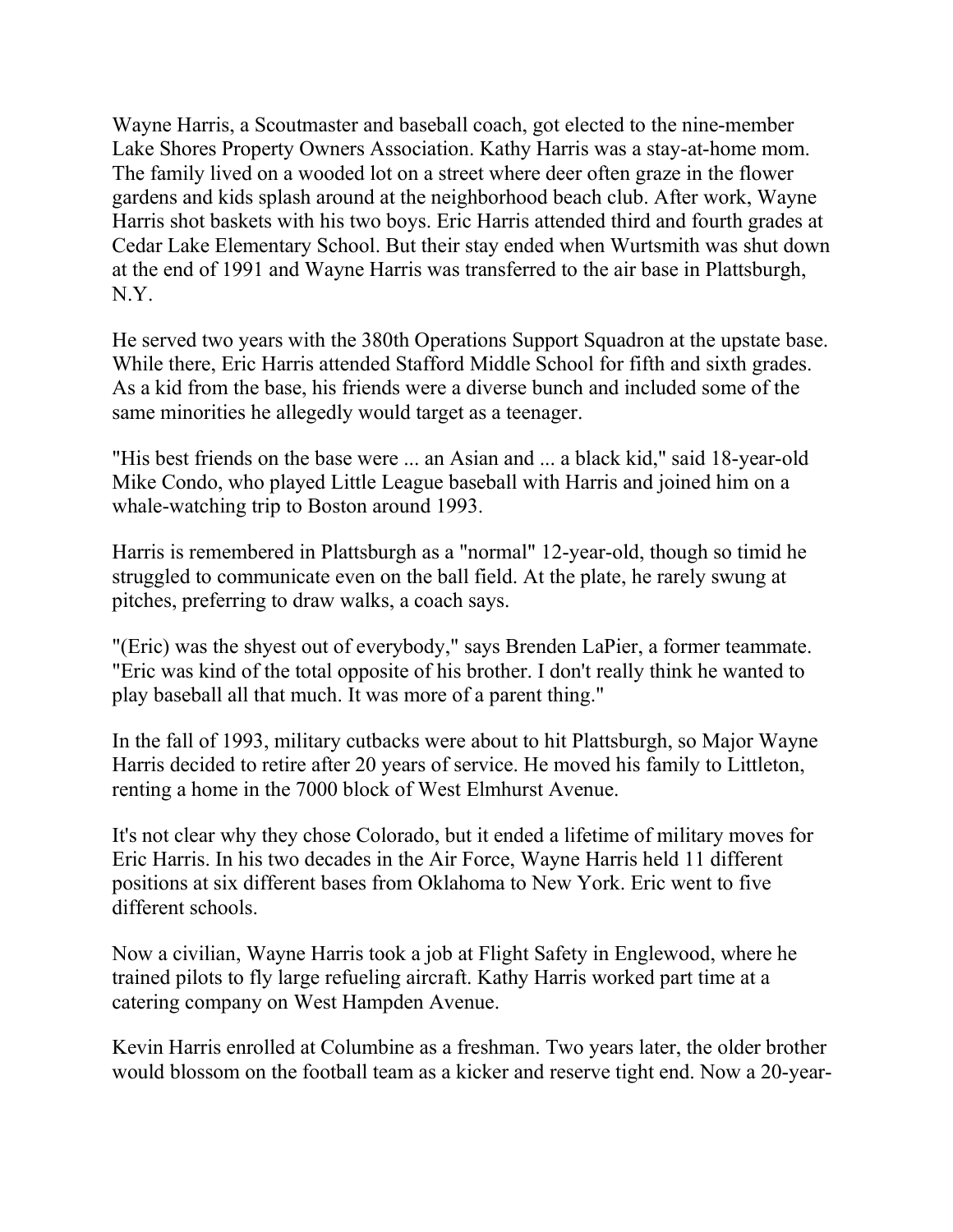old junior and kinesiology major at the University of Colorado in Boulder, Kevin Harris declined to comment.

But his little brother had to make friends all over again in another state. Eric Harris enrolled at Ken Caryl Middle School. One of his classmates was Dylan Klebold.

After school, Harris played kickball in the street with other kids and jumped on the neighbor's trampoline. He also followed the new baseball team in town, the Colorado Rockies.

In 1996, Wayne Harris bought a \$180,000 home on a cul-de-sac overlooking Chatfield Reservoir in the tidy Columbine Knolls subdivision.

Neighborhood kids remember Eric Harris playing street hockey in front of his house. He'd help the family with yardwork on weekends. When he got his driver's license and a 1986 Honda, registered under his father's name, he'd drive slowly and wave to neighbors.

A talent for computers and a love of video games like Doom quickly drew Harris to teenage neighbor Brooks Brown. A fellow freshman, Brown liked Harris' quirky sense of humor and marveled at his keyboard skills.

In just two years, the two friends would temporarily split and their nasty feud would play a role in Eric Harris' unraveling. Yet even in 1996, signs of strangeness already were creeping in.

Harris, still tongue-tied and meek, took fellow freshman Tiffany Typher to the Columbine homecoming dance. He was nervous and quiet, she remembers. Nothing odd - until she broke up with him a few days later and Harris faked his suicide.

"He had his friend take me over to his house. When I went there, he was laying with his head on a rock, and there was fake blood around him, and he was acting like he was dead," Typher says.

Harris grew more confidant and outspoken in his sophomore year yet kept to the fringes of the Columbine social circles. He and Brown "were outcasts, kids who didn't fit in," says Randy Brown, Brooks' father. "It is a school of cliques and the athletes are the biggest, toughest group." Harris watched and grew angry as student athletes pushed their way to the head of the lunch line every day. Sometimes he challenged them verbally. Soon he was one of the jocks' favorite punching bags. He was pushed against lockers and called names. like "fag" and "pussy."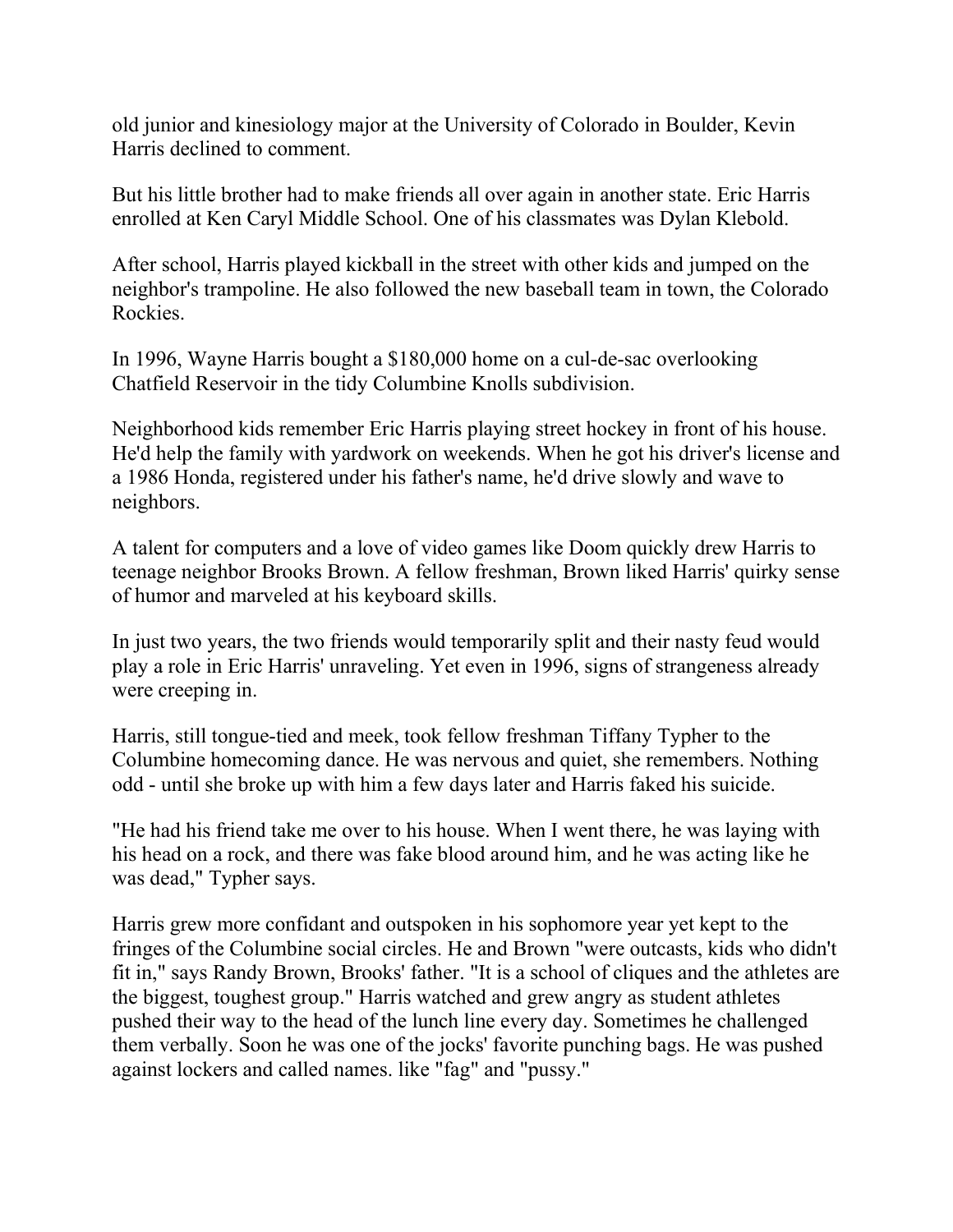Late in his sophomore year, in early 1997, Harris took a \$6.50-an-hour cooking job at Blackjack Pizza in a strip mall near his house. He fretted openly about not having a girlfriend and was "just a lonely kid," a co-worker says.

Klebold also landed a job at the pizza place. Some friends think Harris saw a lot of himself in the painfully shy Dylan.

The two teens quickly became inseparable, friends say. Every school day, Klebold parked his beat-up BMW next to Harris' Honda. Klebold sat in front of Harris in creative writing class and next to him in their video class. Fellow students say Harris often initiated talk between the two about music, computers, or - eventually - his racial dislikes. Klebold simply followed along.

"Eric had a persuasion," says classmate Jeniffer Harmon. "I think Eric would always tell Dylan that people never liked him and he was his only true friend." But there may have been a similar influence on Harris. Another Columbine student working at Blackjack was Chris Morris, 17, a member of the schools' Trench Coat Mafia, a small band of misfits who sometimes wore long, black coats and found refuge as fellow outsiders.

One co-worker says Harris began dressing in darker clothes like Morris, even smoking his brand of cigarettes - Camels. Klebold, Harris and Morris became a tight threesome. By their senior year, they would bowl together on Friday nights at Belleview Lanes. And they shared other tastes.

Co-worker Kristen Kuiken, 17, a junior at Columbine, says she sometimes heard the three boys talking about weaponry and explosives. "They were fascinated with things like that." Morris, 17, could not be reached for comment. He has hired a lawyer who says his client had nothing to do with the Columbine rampage.

Harris and Klebold began hanging out with the Trench Coat Mafia in their junior year. One group member says she never sensed anything dangerous about the pair.

"Eric was like the little Christian kid out of all of us, just a good little kid at school," the girl says. But his association with the group seemed to coincide with troubling changes in Harris' behavior his junior year. In January 1998, he and Klebold were arrested for breaking into a van and stealing \$400 worth of electronic equipment.

Friends now call it a "goof," barely more than a prank. And Harris was outwardly ashamed of the bust, those close to him say. He only talked of the incident in whispers.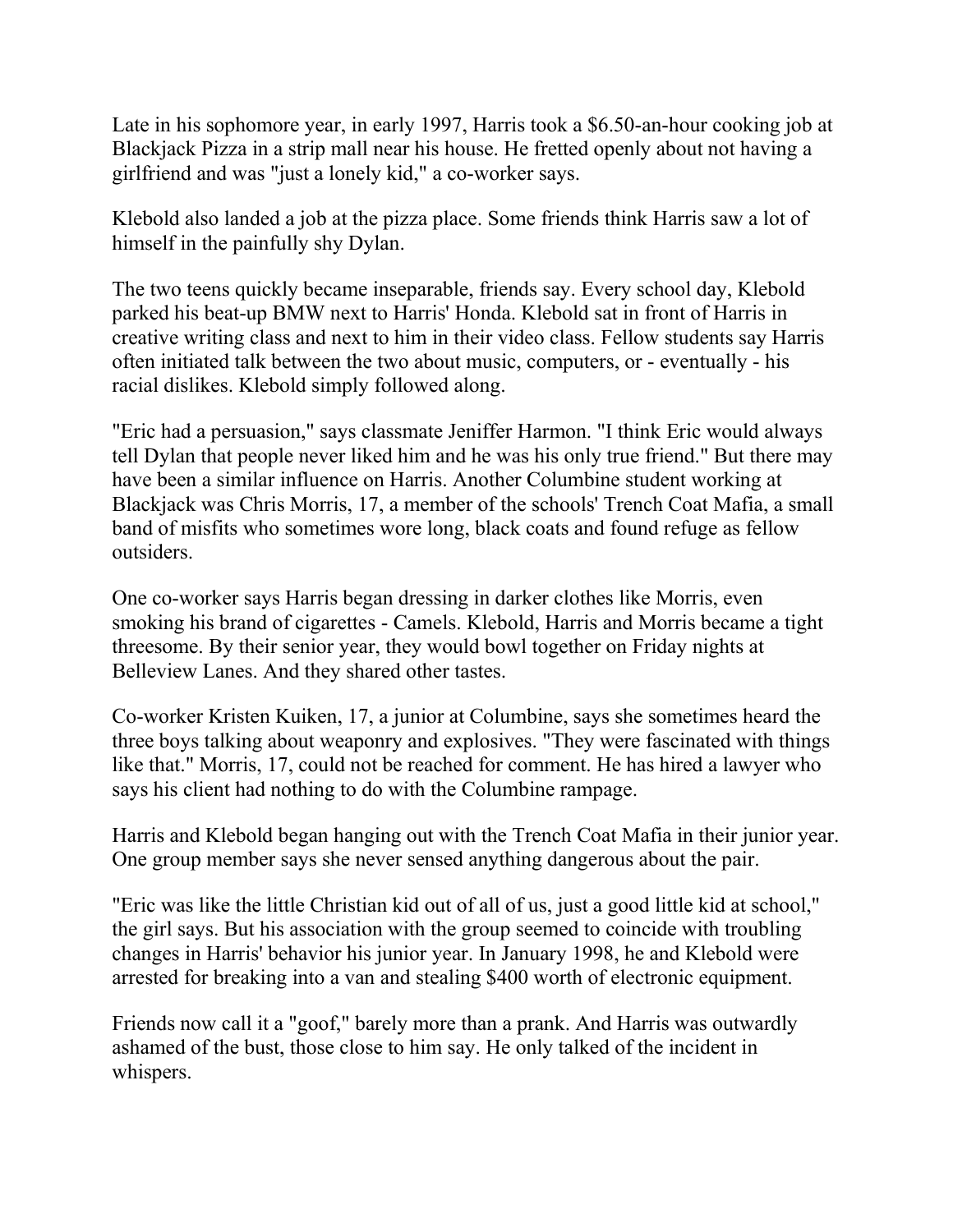He and Klebold were ordered to perform community service work and attend an anger-management seminar. A termination report on Harris later described him as "a very bright young man who is likely to succeed in life." A B-plus student, he often flashed that intellect in classes. His favorite, friends say, was composition class, taught just after the lunch period by Jason Webb.

"Any time Mr. Webb would ask us all questions on Monday, we'd all be slouching down, but Eric would always answer," says classmate LaPlante. "Mr. Webb would ask, 'What's a preposition?' and Eric would know. Or, 'What's the meaning of a reading from Shakespeare?' and Eric would know.

"I just remember him as the kid in the corner with his hand up all the time." Webb declined to comment.

Out in the student parking lot, Harris would sit on the trunk of his car at lunch time and joke with Klebold or other friends. When LaPlante walked by, he would playfully throw french fries at her.

But inside Columbine's hallways or in the cafeteria, Harris and the other trenchcoaters were harassed by jocks, friends say.

"Everywhere they went, they were taunted and teased about how they dressed ... ," says Typher, the girl Harris went out with briefly his freshman year. "You could tell he'd get upset by it.

"What might have driven him to do this might have been the way the jocks treated him. If you're called a psycho all your life, you're going to live out that reputation." Adds longtime friend Brown: "People hated him. He felt it probably more than others because he was a really intelligent kid. They'd throw cigarettes at us out of cars as we walked past." What perhaps added fuel to the abuse, Brown says, was that Harris was outspoken about how he dressed and who he hung out with. No peer pressure was going to force him to change.

Harris grew more unhappy and distant at school, friends say. But at the Friday night bowling parties, he would relax and come alive. "Rock 'N Bowl," as it's called, was his social life. At Belleview Lanes, 16 students would crowd together on four lanes to bowl and smoke cigarettes.

They kept score on the electronic monitors overhead and the team of Harris, Klebold and Morris often won. Harris' style was odd: he would pick the lightest ball in the place, an eight-pounder, then heave it from his chest down the alley. It was loud but he got strikes.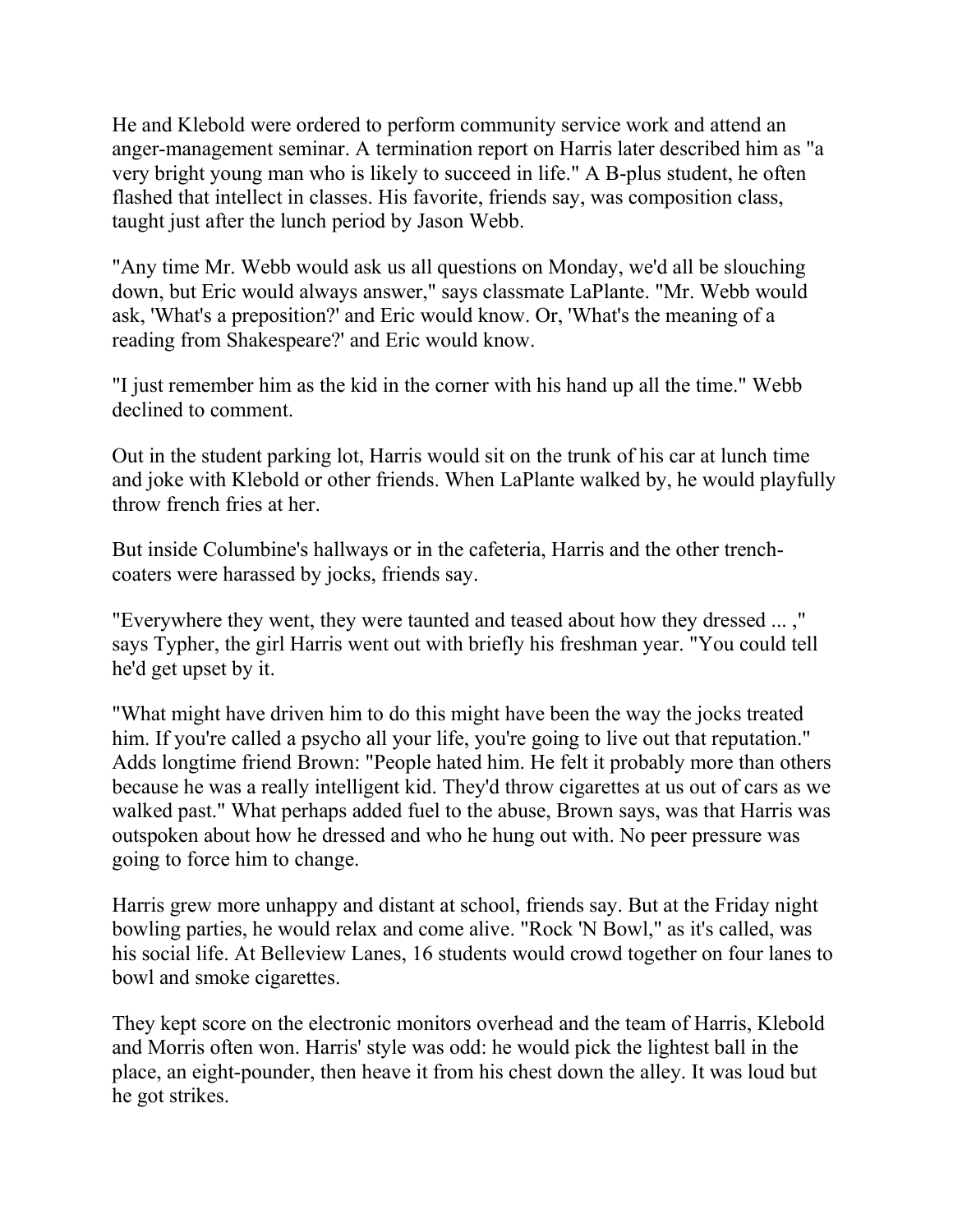Back at school on Mondays, though, the teasing would continue. Beginning late in his junior year, Harris began plowing some of his anger into the Internet.

In writings on his Web page - a compilation believed to have been launched sometime in late 1997 - Harris seemed to be opening his dark side to the cyber world. The predominant emotion was rage.

At the same time, he threw himself into violent video games, becoming an expert at the games Doom and Duke Nukem, where players use guns to kill as many creatures as possible. His musical tastes fell into the realm of industrial, German techno and shock bands that spewed hate rhetoric.

Boyhood pranks, like wrapping a neighbor's trees in toilet paper or lighting firecrackers on a doorstep, became military-like "missions" and included shooting BB guns at houses.

According to "mission logs" posted by Harris on his Web page, he and "VoDKa," a nickname for Dylan Klebold would vandalize the neighborhood, lighting firecrackers, exploding batteries and stealing road signs. One road sign was still hanging in Harris' garage when investigators searched his home.

"We are more of a gang. We plan out and execute missions," Harris wrote. "Anyone pisses us off, we do a little deed to their house. We have many enemies in our school, therefore, we make many missions." Under a file on his Web site called "pissed," Harris' growing anger flares further.

"I will rig up explosives all over a town and detonate each one of them at will after I mow down a whole f---ing area full of you snotty a-- rich mother f---ing high strung godlike attitude having worthless piece of s--- whores," he wrote at age 17. "I don't care if I live or die in the shootout. All I want to do is kill and injure as many of you p---- as I can, especially a few people, like Brooks Brown."

After a bush was burned and the doorknobs glued at one neighborhood house, Harris blamed Brown. But Brown had been grounded at the time and his mother, Judy, told police it was Harris who pulled the prank. Authorities told Wayne and Kathy Harris to watch their son.

Eric Harris later apologized to the Browns, though they say it seemed utterly insincere. Meanwhile, Harris fumed. On his Web page, he began threatening Brooks Brown. The Brown family were tipped off about Harris' rantings and made printouts of his Internet writings.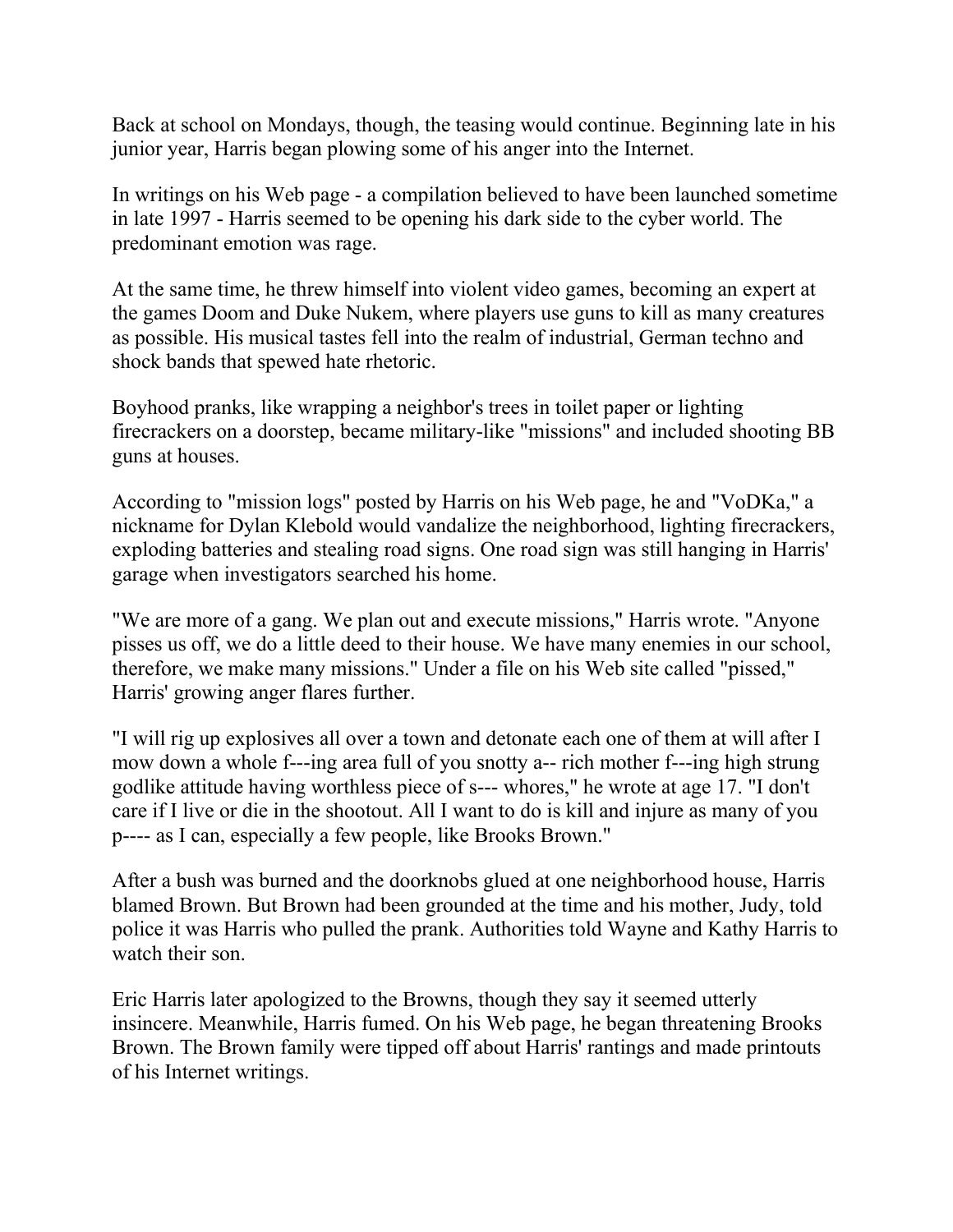The tipster? Dylan Klebold, who as a little boy played with Brooks Brown in a muddy ditch at the end of their street. He was risking a lot by warning an old pal, friends say now.

The Browns gave copies of Harris' Web pages to the Jefferson County Sheriff's Department. That was a year before the Columbine rampage. No action was taken. But on Friday, officials said the Browns had refused to let their son's name be used in the investigation, and they also had declined to file a formal complaint that would have allowed detectives to question Harris. In April 1998, days after the Browns gave those printouts to the sheriff's department, authorities say Harris began keeping a handwritten diary with explicit plans for destroying his high school on April 20, 1999, the anniversary of Adolf Hitler's birthday. He drew diagrams of the building and made notes about the lighting in hallways and wrote that at 11 a.m. the largest number of students would be in the cafeteria.

That's where investigators would find the biggest of 51 bombs assembled by Harris and Klebold - a 20-pound device fueled by a propane tank. It never went off.

Other "mission logs" written by Harris and later recovered by authorities describe the progress of Harris and Klebold's bomb-building efforts during their junior year. One entry designates names like "Peltro" and "Pazzie" for several bombs "created entirely by scratch by" Harris and Klebold.

His computer talents also landed Harris a girlfriend. Through an on-line chat last summer, he met a local teenager and began dating her around July or August. He even took her to a Columbine dance during the fall semester, friends say.

But a fresh school year didn't seem to buoy Harris' spirits at school. The taunting continued. He seemed more depressed than ever to some.

Sources have confirmed that Harris was taking the prescription drug Luvox, often used to treat obsessive-compulsive disorder and depression. Patients are told that combining Luvox with alcohol could cause extreme agitation. Harris was known to drink Jack Daniels whiskey.

"No, I am not crazy, crazy is just a word, to me it has no meaning," Harris wrote on his Web page in March 1998.

None of Harris' friends say they knew he'd been diagnosed with a mental illness.

It could explain, however, why during his senior year Harris seemed to fall deeper into dark infatuations with guns and racist views, other students say.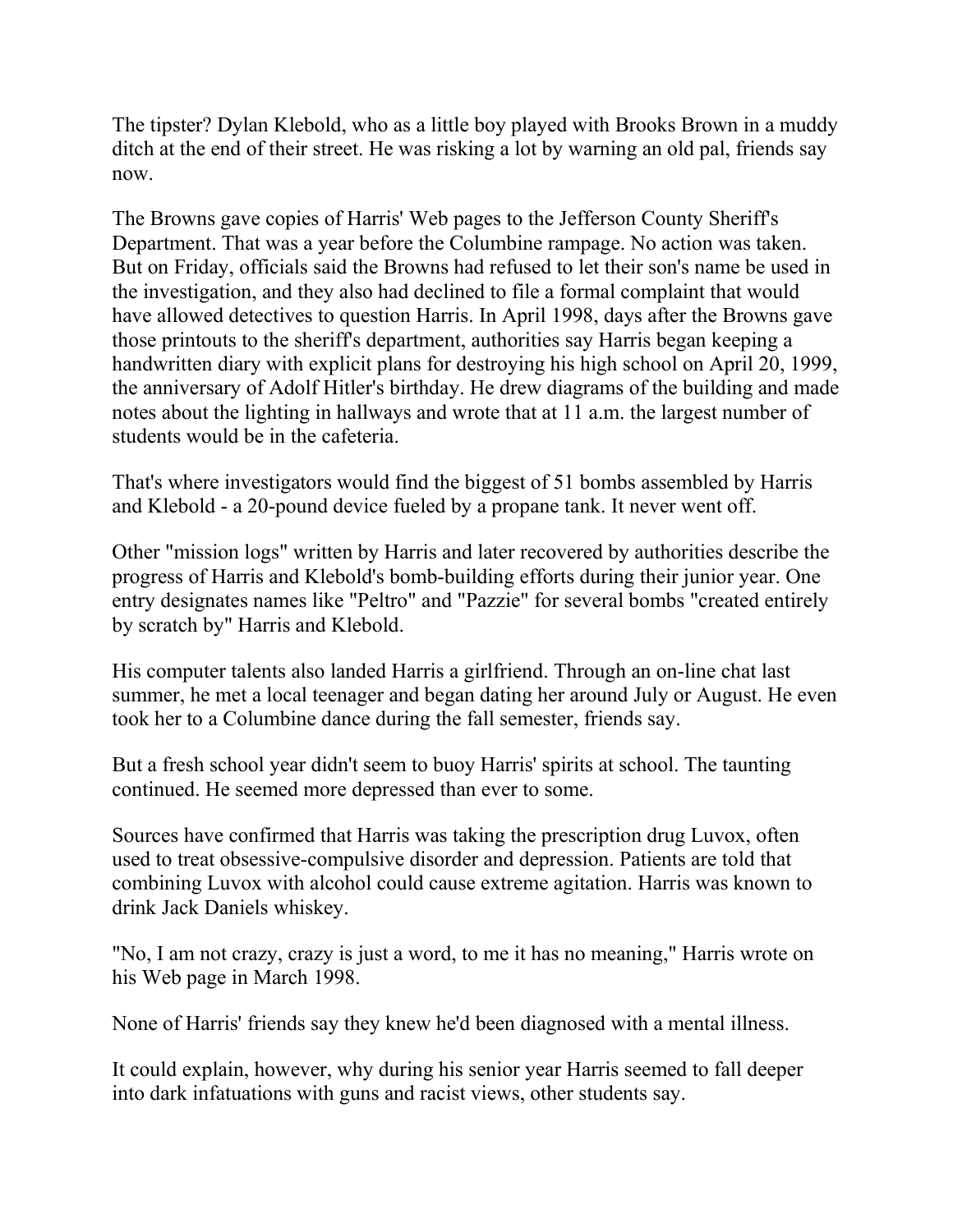Harris began wearing hats and shirts with German slogans. At "Rock 'N Bowl" he and Klebold sometimes traded "Sig Heils" after rolling strikes.

In his morning video class, he and Klebold made four videos during the fall semester. In one, the boys pretend to attack a house with toy guns, searching the rooms and firing at empty beds. In another, they were taped while in the mountains, shooting real guns - possibly the ones used in the Columbine rampage - at pine trees, cans and other targets.

"Nobody really paid attention to it because it was pretty much normal for these guys. They were so obsessed with military stuff," says Columbine student Jon Ungerland, who sat next to Harris and Klebold in the video class.

"I could hear their conversations. Eric would be the main one talking and Dylan would follow along," Ungerland says. "Eric would say, "You know, I wish we could kill all the n------.' They were extremely racist."

But by this spring, close friends say Harris was outwardly trying to soften his edges. He even made up with his old pal Brown, who he would later warn to "get out of here" as Harris walked into Columbine that Tuesday morning.

"(The jocks) just wouldn't let him change," Brown says. "That's what really sucks about this. He became a really nice guy. A friend went on a date with him two weeks ago and all Eric talked about was how his dog was having seizures."

It's not clear how badly Harris wanted to follow his father's footsteps into the military - or whether his dad was pushing him to enlist. But unknown to most friends, Harris was trying to get into the Marine Corps.

Just five days before the attack, however, the Marines rejected Harris' application because he was taking medication and had lied about it in an earlier screening interview. He never talked to friends about going to college despite taking collegelevel courses.

Some friends of Harris told The New York Times they believed he might have tried to go off the anti-psychotic drug, maybe after that Marine rejection. Two nights later, on April 17, Klebold took a friend, Robyn Anderson, to the prom. Harris didn't have a date but showed up at the after-prom party in the high school's cafeteria. He played casino games with other members of the Trench Coat Mafia. He got angry.

"He was at the game where you throw baseballs at milk bottles and Eric picked up all three balls at once and threw them. He was getting really violent, shouting and stuff,"